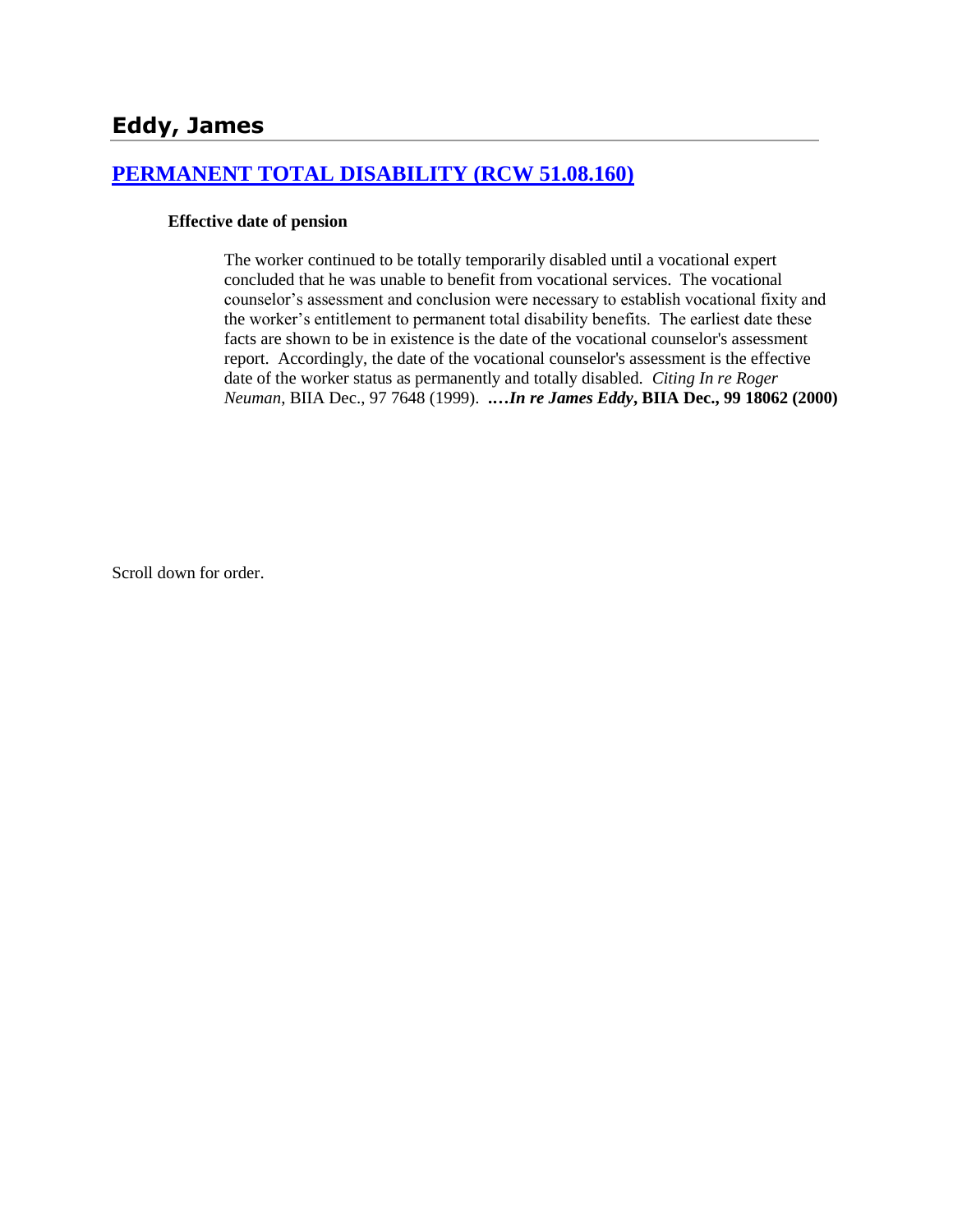# **BEFORE THE BOARD OF INDUSTRIAL INSURANCE APPEALS STATE OF WASHINGTON**

**)**

**IN RE: JAMES M. EDDY ) DOCKET NO. 99 18062**

**CLAIM NO. W-122246 ) DECISION AND ORDER** 

APPEARANCES:

Claimant, James M. Eddy, by D. James Tree

Self-Insured Employer, Boise Cascade Corporation, by VavRosky, MacColl, Olson & Pfeifer, P.C., per Stephen L. Pfeifer

Department of Labor and Industries, by The Office of the Attorney General, per Timothy S. Hamill, Assistant

The self-insured employer, Boise Cascade Corporation, filed an appeal with the Board of Industrial Insurance Appeals on July 26, 1999, from an order of the Department of Labor and Industries dated July 15, 1999. The order affirmed a Department order of April 23, 1999, and directed the self-insured employer to pay time loss compensation benefits from July 25, 1998 to April 28, 1999, in the amount of \$17,222.10. The Department issued two orders on April 23, 1999. One of the orders awarded the claimant permanent total disability benefits effective April 29, 1999. The other order indicated that the permanent partial disability caused by the industrial injury would have resulted in a permanent partial disability award of \$11,588.59 and that the classification of total permanent disability resulted from this disability combined and superimposed upon prior disabling conditions. It directed the self-insured employer to submit to the Department of Labor and Industries the sum of \$11,588.59 and stated that the balance of the pension reserve required to pay the claimant's pension would be charged against the second injury fund account. **REVERSED AND REMANDED.**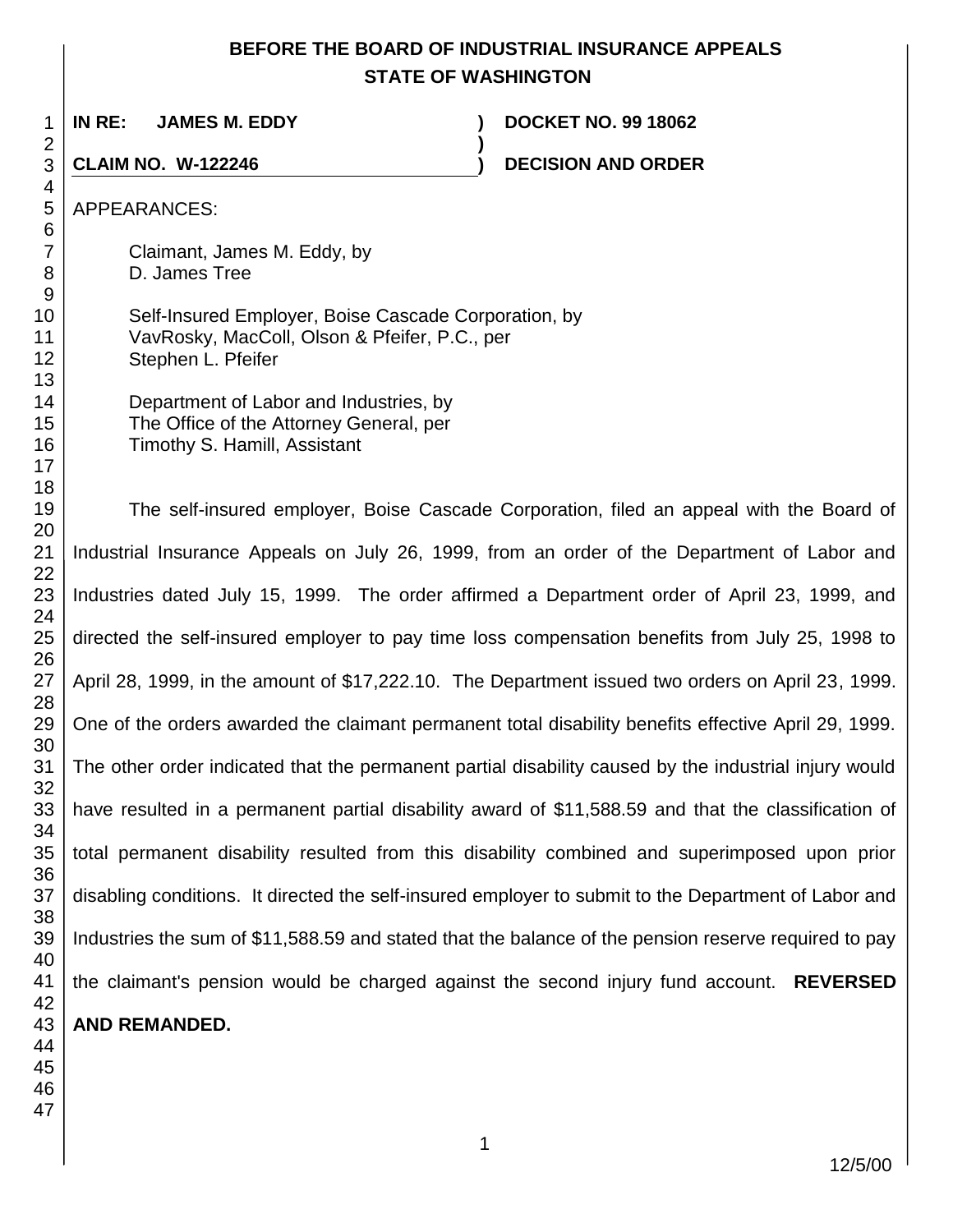### 

### **DECISION**

Pursuant to RCW 51.52.104 and RCW 51.52.106, this matter is before the Board for review and decision on a timely Petition for Review filed by the Department of Labor and Industries to a Proposed Decision and Order issued on April 17, 2000. The Proposed Decision and Order reversed the Department order dated July 15, 1999, and remanded the matter to the Department with directions to issue an order determining that as of July 25, 1998, Mr. Eddy was a permanently and totally disabled worker caused by his May 11, 1997 industrial injury and to take such other and further action as is indicated by the law and the facts, including adjudication of the self-insured employer's entitlement to second injury fund relief.

The Board has reviewed the evidentiary rulings in the record of proceedings and finds that no prejudicial error was committed and the rulings are affirmed.

This matter was submitted for a decision on cross motions<sup>1</sup> for summary judgment filed by the self-insured employer and the Department pursuant to CR 56. The documents that we have considered in ruling on these motions include the following: Employer's Motion for Summary Judgment; Declaration of Vocational Rehabilitation Counselor Michelle Brooks; letter by Michelle Brooks dated October 25, 1999; Department's Memorandum in Response and In Support of Cross Motion for Summary Judgment; letter to William Travis from Boise Cascade's counsel dated January 20, 1999; Vocational Assessment by Michelle Brooks; Pension Benefits Section form signed by Mr. Eddy; letter to industrial appeals judge from claimant's counsel dated February 7, 2000; Department letter of August 5, 1998; and Department Order of October 8, 1997.

The parties agree that Mr. Eddy is permanently and totally disabled and that the self-insured employer is entitled to second injury fund relief. The sole issue raised by this appeal is the effective

 l The Department did not actually file any document entitled "Cross Motion for Summary Judgment." On February 4, 2000, this Board received a document from the Department entitled "Department's Memorandum in Response and in Support of Cross Motion for Summary Judgment." We construe this document as the Department's motion.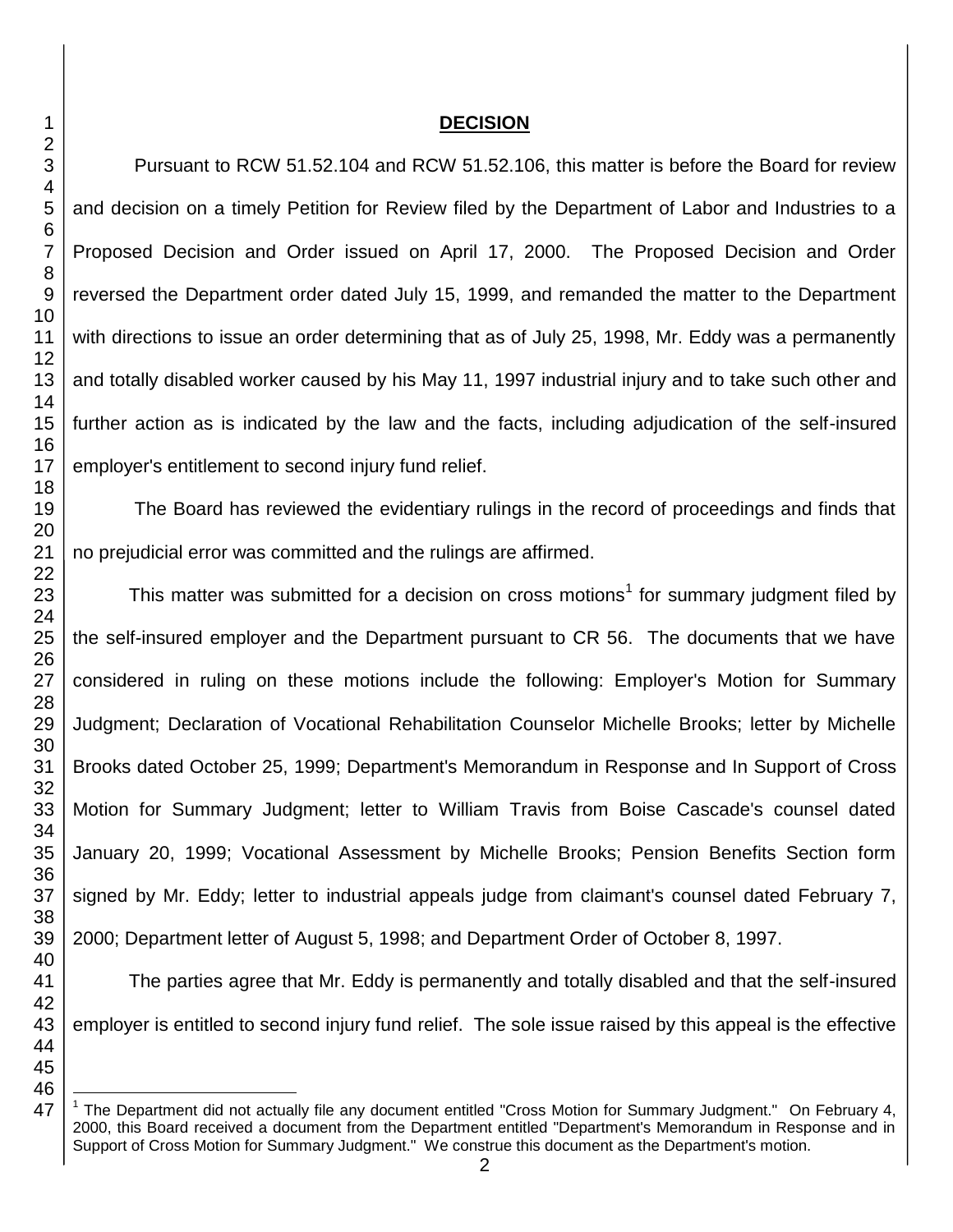date of Mr. Eddy's award for permanent total disability and thus, the effective date of Boise Cascade's entitlement to second injury fund relief. The Department order directed Boise Cascade to pay temporary total disability benefits for the period July 25, 1998 to April 28, 1999. Boise Cascade contends that Mr. Eddy was not temporarily totally disabled during the period in question but rather, he was permanently totally disabled effective July 25, 1998. Our industrial appeals judge found that Mr. Eddy became permanently and totally disabled as of July 25, 1998. We disagree with this determination.

We note that the Department included with its Petition for Review a July 24, 1998 Employability Assessment Report (EAR), which, it contends, is the only vocational determination in Mr. Eddy's claim file. We decline to reopen the record to admit the EAR. If the Department wished to have this document considered, it should have filed it with the Board within the time frame that is required under CR 56. The Department has offered no explanation for its failure to comply with the time limits. In any event, even if we were to admit the EAR, it would not change the result of this appeal.

We agree with our industrial appeals judge that there is no genuine issue of material fact and that summary judgment is appropriate in this case. We accept as true those facts presented by Boise Cascade, however, we find those facts support the conclusion that Mr. Eddy was permanently and totally disabled as of January 15, 1999, rather than July 25, 1998.

Mr. Eddy sustained an injury to his right shoulder on May 11, 1997. Michelle Brooks' October 25, 1999 letter includes the following facts: Mr. Eddy retired from Boise Cascade in January 1998. On May 22, 1998, Mr. Eddy was evaluated by Dr. Scott Linder who stated Mr. Eddy was medically fixed and stable and could have returned to his job at injury were it not for the May 11, 1997 shoulder injury "coupled with other pre-existing unrelated factors." 10/25/99 V.R.C. Michelle Brooks' letter. Attending physician, Dr. John Place, concurred with Dr. Linder on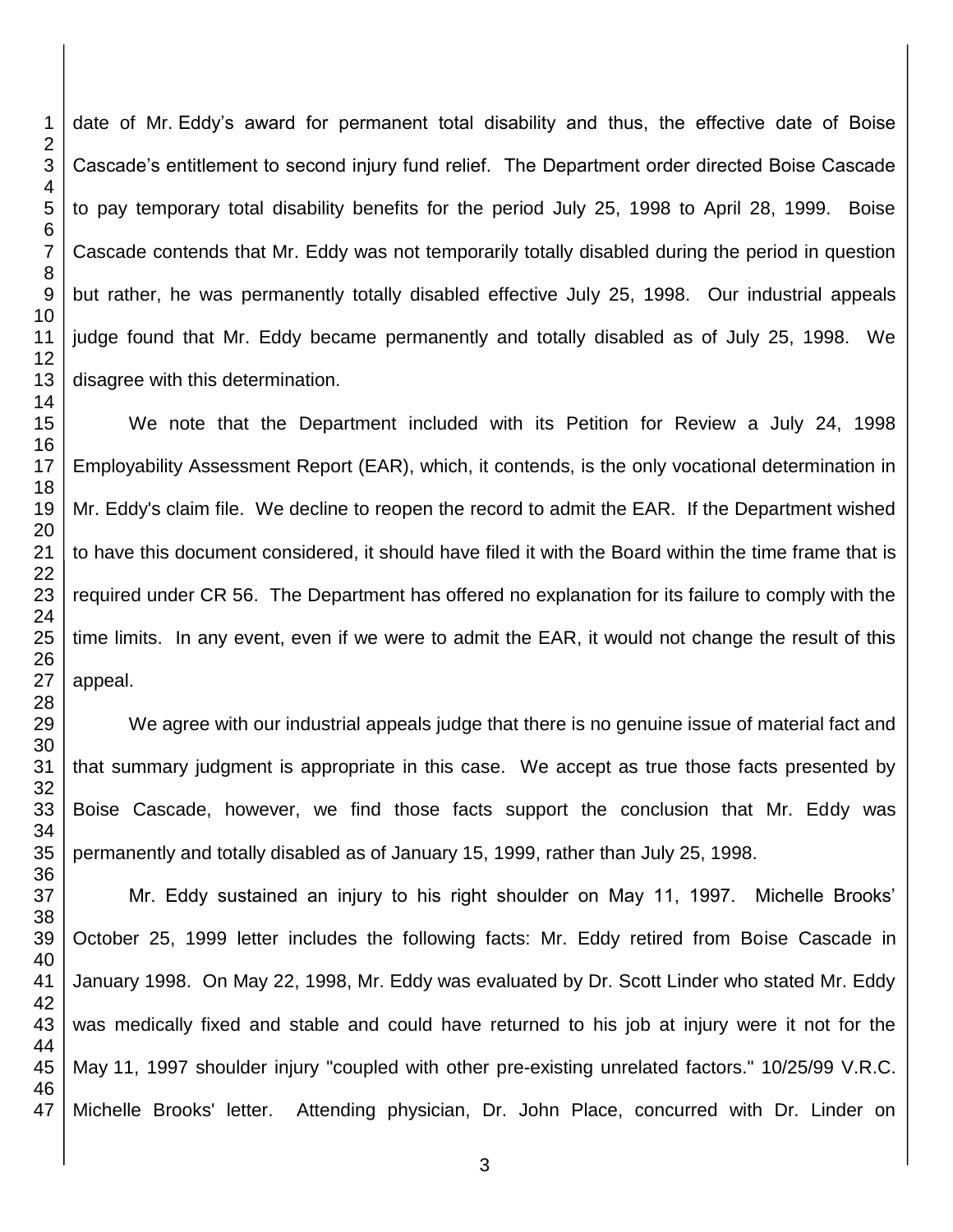July 11, 1998. On July 25, 1998, an Eligibility Statement Form was submitted to the Department stating that Mr. Eddy was not eligible for vocational services. The self-insured employer discontinued time loss compensation.

With its Motion for Summary Judgment the Department presented a copy of the January 15, 1999 Vocational Assessment report by Michelle Brooks. In her report, Ms. Brooks relates Dr. Linder's opinion that Mr. Eddy's shoulder injury was stable, that he should permanently avoid "forceful activities" and working above shoulder height, and that he could return to his job as a Barker Operator at Boise Cascade based on the residual effects of his right shoulder injury. Ms. Brooks met with Mr. Eddy, evaluated his other medical limitations, together with his education and work history, and provided her opinion that she was "unaware of any job that would be deemed viable for the claimant, had he not retired." 1/15/99 Vocational Assessment at 4. She summarized her vocational opinion by stating, "Were it solely for his recent right shoulder injury, the claimant would either be able to resume work with the employer of record or likely benefit from retraining for anew [*sic*] vocational goal. However, the residual effects of that injury, coupled with other barriers, preclude him from being able to work." 1/15/99 Vocational Assessment at 6.

The evidence clearly establishes that Mr. Eddy's industrially related right shoulder condition became medically fixed no later than July 11, 1998. In *In re Harold J. McCormack*, BIIA Dec., 90 3187 (1992) we held the effective date for placing a worker on the pension rolls is the date the worker becomes permanently and totally disabled, as a matter of fact. In *In re Larry Sherwood,*  Dckt. Nos. 92 1875 & 92 1879 (January 20, 1994) we held a worker is permanently and totally disabled when the industrial condition is medically fixed and the worker is demonstrably unable to perform gainful employment on a reasonably continuous basis as a result of the condition proximately caused by the industrial injury. More recently, in *In re Roger Neuman*, BIIA Dec., 97 7648 (July 9, 1999), we reiterated that a permanent total disability date could be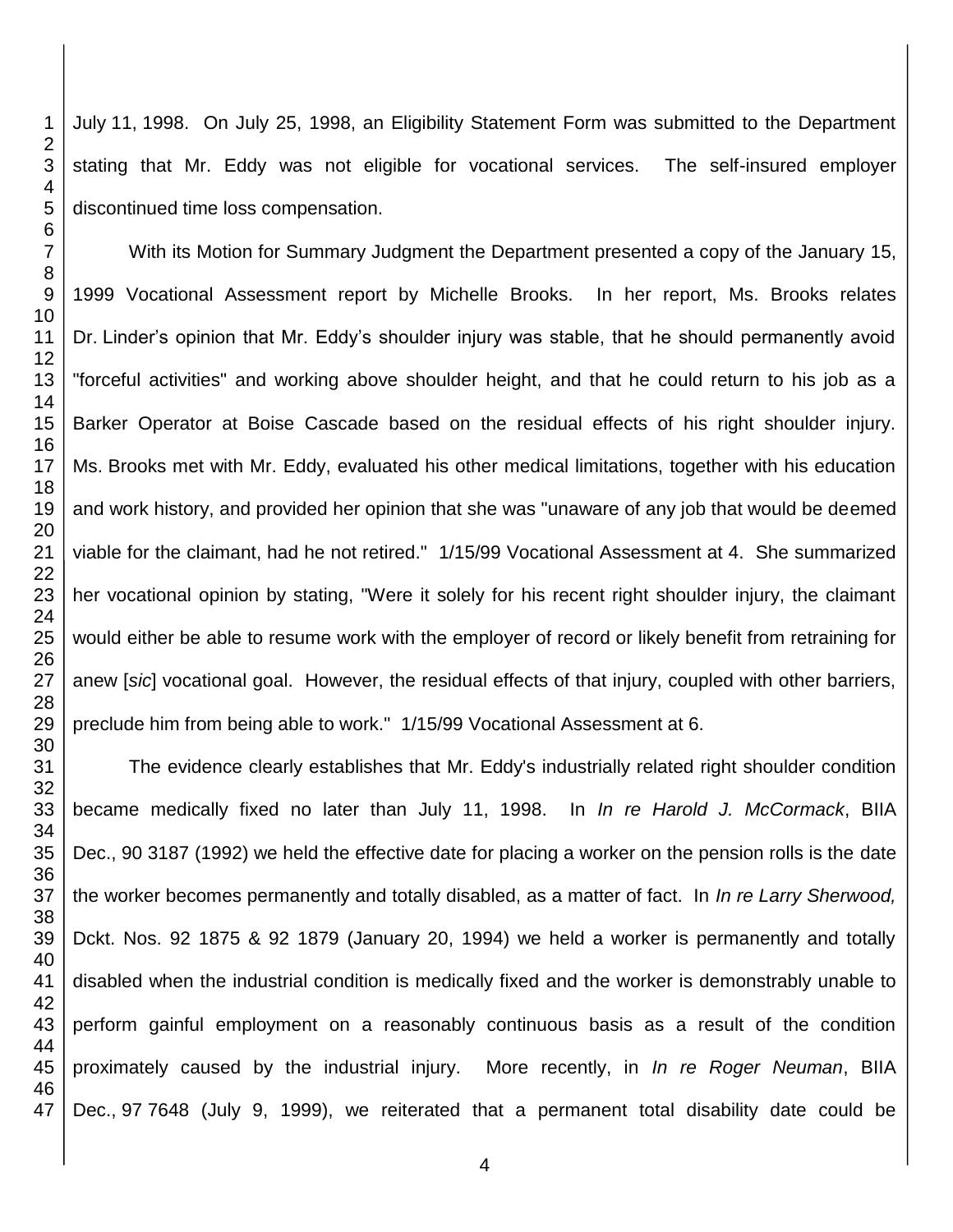retroactively established, but cautioned that it should not be established through the use of

hindsight.

A permanent total disability determination is a combination of medical and vocational fixity, and should turn on the facts **then in existence**. A retroactive determination should be based on the date medical and vocational experts **arrived at the determination** that the worker was permanently totally disabled.

*Neuman*, at 12. (Emphasis added.)

Boise Cascade, through the opinion of vocational expert, Michelle Brooks, has proffered evidence Mr. Eddy was medically and vocationally fixed, and permanently totally disabled as of July 25, 1998. In fact, this evidence engages the very use of hindsight cautioned against in *Neuman*. Ms. Brooks' letter of October 25, 1999, states that she was not involved in Mr. Eddy's case until it was referred to her for vocational assessment on October 20, 1998. Her opinion that Mr. Eddy was permanently totally disabled on July 25, 1998, is without foundation. The only facts **then in existence** as of July 25, 1998 were these: (1) Mr. Eddy was medically fixed; (2) he could not return to his job at the time of injury; and (3) he had retired from Boise Cascade. Given these facts, Mr. Eddy was totally temporarily disabled under RCW 51.

Ms. Brooks' expert opinion, as a vocational counselor, was necessary to answer those questions required by law to determine whether Mr. Eddy was capable of obtaining and maintaining any other reasonably continuous gainful employment given the limitations imposed by his injury, together with any pre-existing conditions. This necessarily involved the contact Ms. Brooks had with Mr. Eddy to determine whether he intended to remove himself from the labor market completely, and evaluation of his transferable skills, education and physical limitations proximately caused by the industrial injury. Mr. Eddy continued to be totally temporarily disabled until a vocational expert concluded that he was unable to benefit from vocational services such as retraining and, as a result of limitations from his injury superimposed on pre-existing conditions was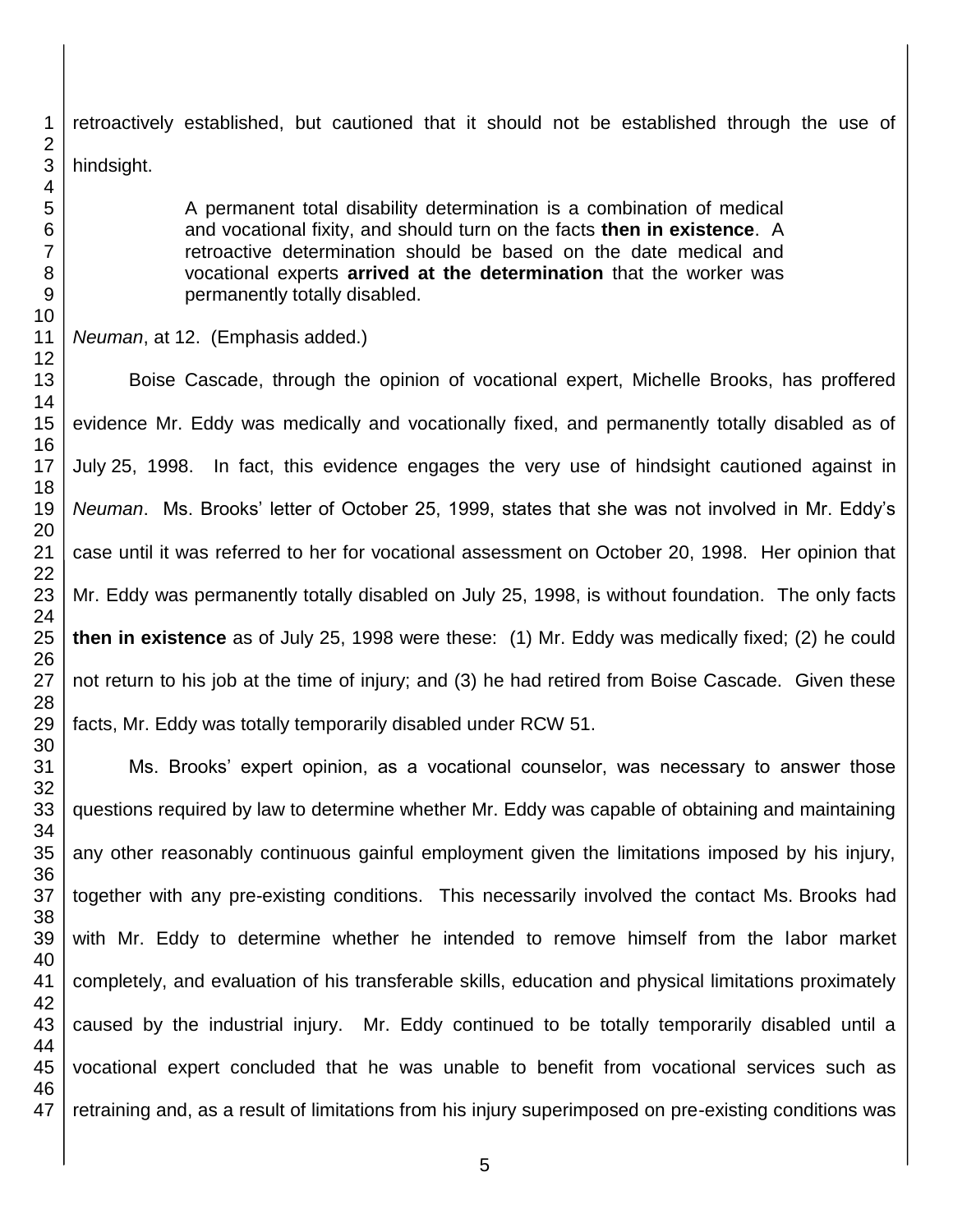permanently unable to perform reasonably continuous gainful employment. The vocational counselor's assessment and conclusion were necessary to bring these facts into existence, establish vocational fixity and Mr. Eddy's entitlement to permanent total disability benefits. The earliest date these facts are shown to be in existence in this record is January 15, 1999, the date of Ms. Brooks' assessment report. Accordingly, we find this to be the date Mr. Eddy became permanently and totally disabled.

We reverse the Department order of July 15, 1999, and remand this matter to the Department of Labor and Industries with directions to issue an order that determines that Mr. Eddy was temporarily totally disabled from July 25, 1998 through January 14, 1999, and permanently and totally disabled and entitled to benefits consistent with that status effective January 15, 1999. Further, the order shall provide that the self-insured employer is entitled to second injury fund relief as of that date.

## **FINDINGS OF FACT**

1. On June 4, 1997, the claimant, James M. Eddy, filed an application for benefits with the Department of Labor and Industries alleging he had sustained an industrial injury to his right shoulder on May 11, 1997, while in the course of employment with Boise Cascade Corporation, a self-insured employer. The claim was allowed and benefits were paid.

On April 23, 1999, the Department issued two orders. One of the orders determined that the claimant's condition had reached a fixed stage and his injury had resulted in total and permanent disability, and placed him on the pension rolls effective April 29, 1999.

The other Department order dated April 23, 1999, determined that claimant's permanent partial disability caused by his industrial injury, when combined with and superimposed upon his prior disabling conditions, resulted in total permanent disability. The order required Boise Cascade to remit to the Department an amount equal to Mr. Eddy's permanent partial disability and determined that the remaining balance of Mr. Eddy's pension reserve would be charged against the second injury fund.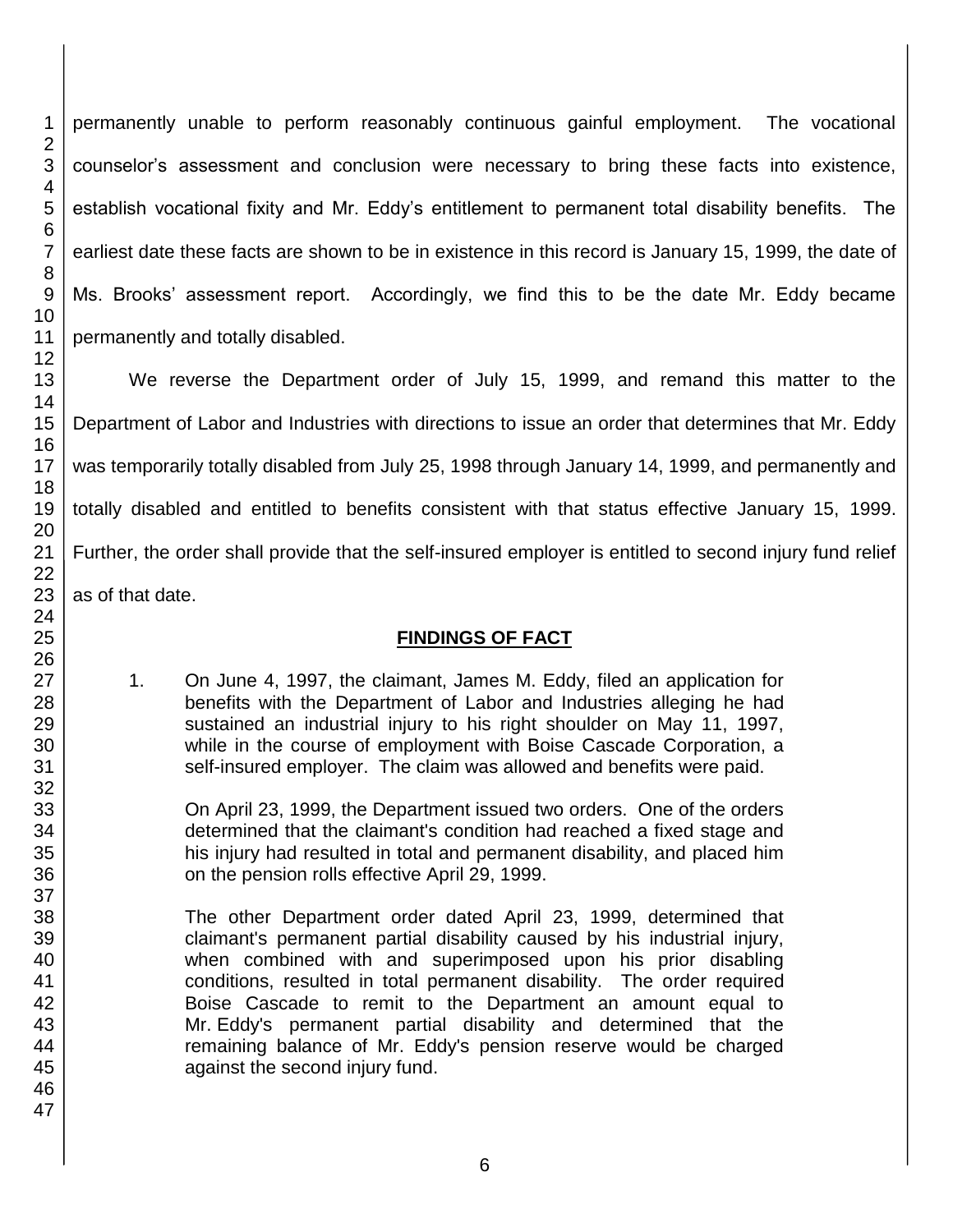The self-insured employer, Boise Cascade, protested the April 23, 1999 orders on May 6, 1999. Mr. Eddy also filed a protest to the Department's orders of April 23, 1999, which the Department received on May 28, 1999. On July 15, 1999, the Department issued an order affirming its prior orders of April 23, 1999, and further directed the employer to pay time loss compensation to Mr. Eddy for the period July 25, 1998 through April 28, 1999 in the amount of \$17,222.10.

On July 26, 1999, the self-insured employer filed an appeal of the Department's order of July 15, 1999 with the Board of Industrial Insurance Appeals. On August 24, 1999, this Board granted the appeal, assigned it Docket No. 99 18062, and directed that further proceedings be held.

- 2. On May 11, 1997, the claimant, James M. Eddy, sustained an industrial injury to his right shoulder while acting in the course of his employment with Boise Cascade Corporation.
- 3. Mr. Eddy sustained a permanent partial disability to his right shoulder proximately caused by his industrial injury resulting in an award of \$11,588.59.
- 4. Mr. Eddy's condition proximately caused by his industrial injury of May 11, 1997, was medically fixed and stable and had reached maximum medical improvement as of July 11, 1998.
- 5. On July 25, 1998, an Employability Statement Form was issued, determining that Mr. Eddy was not eligible for vocational services. At the Department's request, the self-insured employer submitted Mr. Eddy's file to vocational counselor, Michelle Brooks, on October 20, 1998, for a vocational assessment. Ms. Brooks submitted her vocational assessment report on January 15, 1999, concluding that Mr. Eddy was not eligible for vocational services due to the combined effects of his pre-existing disabilities and the residuals of the May 11, 1997 industrial injury.
- 6. As of January 15, 1999 there were sufficient facts in existence to assess Mr. Eddy's employability.
- 7. Mr. Eddy was a temporarily totally disabled worker from July 25,1998 through January 15, 1999.
- 8. From a vocational standpoint, Mr. Eddy was permanently unable to be gainfully employed on a reasonably continuous basis as of January 15, 1999.